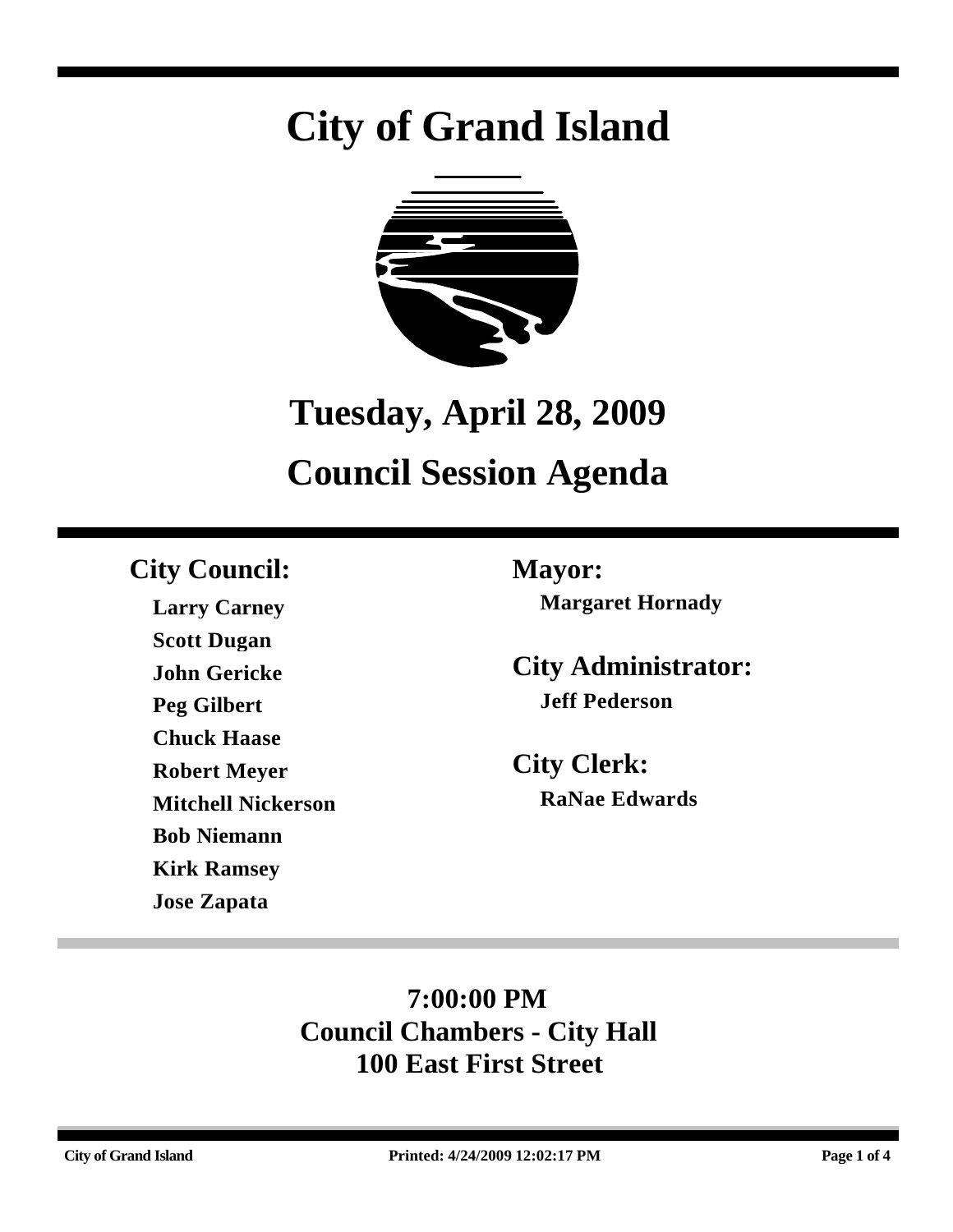#### **Call to Order**

**This is an open meeting of the Grand Island City Council. The City of Grand Island abides by the Open Meetings Act in conducting business. A copy of the Open Meetings Act is displayed in the back of this room as required by state law.**

**The City Council may vote to go into Closed Session on any agenda item as allowed by state law.**

#### **Invocation**

**Pledge of Allegiance**

**Roll Call**

#### **A - SUBMITTAL OF REQUESTS FOR FUTURE ITEMS**

**Individuals who have appropriate items for City Council consideration should complete the Request for Future Agenda Items form located at the Information Booth. If the issue can be handled administratively without Council action, notification will be provided. If the item is scheduled for a meeting or study session, notification of the date will be given.**

#### **B - RESERVE TIME TO SPEAK ON AGENDA ITEMS**

**This is an opportunity for individuals wishing to provide input on any of tonight's agenda items to reserve time to speak. Please come forward, state your name and address, and the Agenda topic on which you will be speaking.**

#### **MAYOR COMMUNICATION**

**This is an opportunity for the Mayor to comment on current events, activities, and issues of interest to the community.**

#### **E - PUBLIC HEARINGS**

- **E1 Public Hearing Concerning Utility Easement Wildwood Drive and 1/2 Mile West of U.S. Hwy. 281 - Knuth**
- **E2 Public Hearing for a Neighborhood Stabilization Community Development Block Grant**
- **E3 Public Hearing Concerning Annexation of Property Located South of Case New Holland and West of Highway 281**
- **E4 Public Hearing Concerning Acquisition of Utility Easements for North Route Transmission Line Work**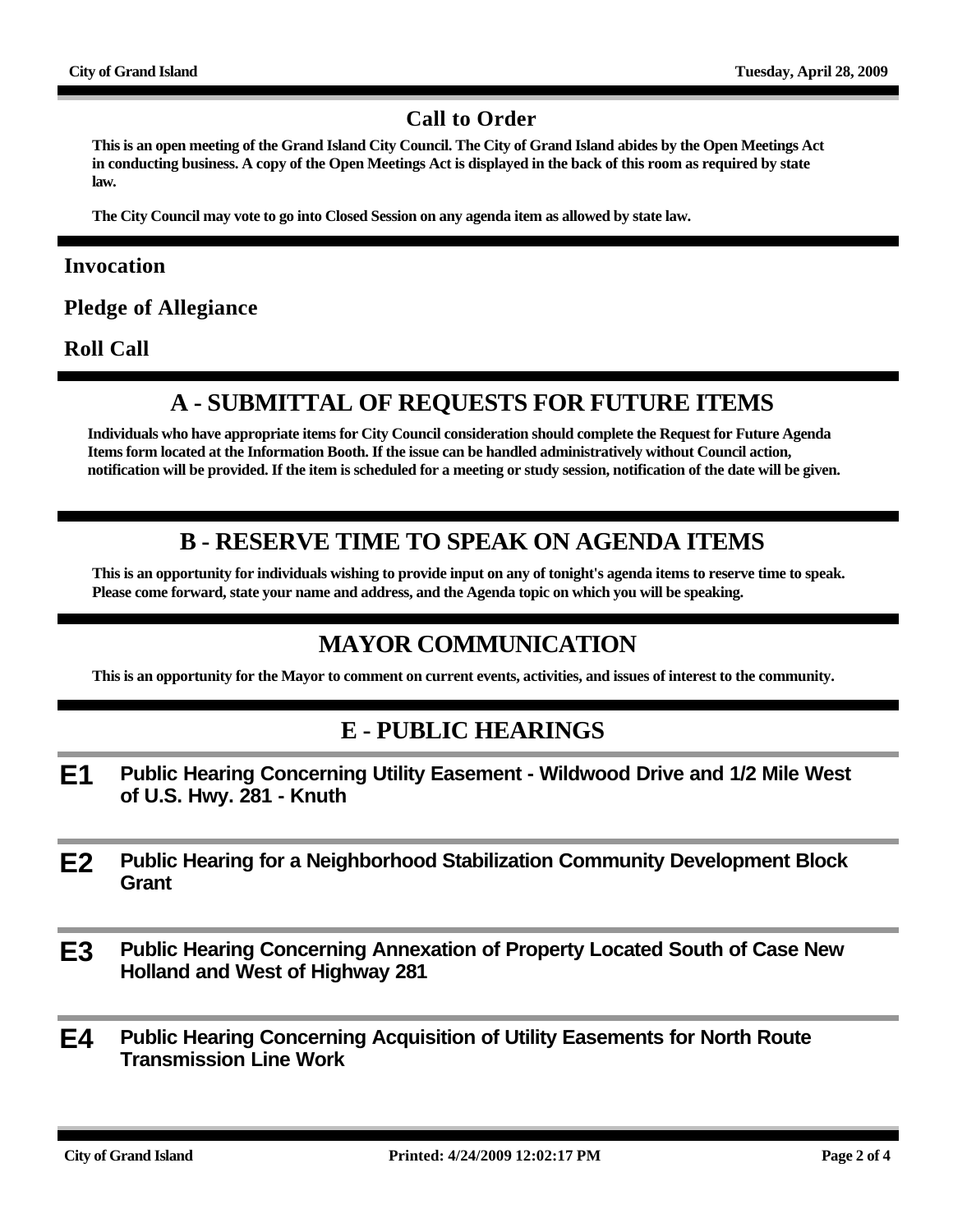*Are there any items the council would like removed from the consent agenda?*

#### **F - ORDINANCES**

- **F1 #9214 Consideration of Annexation of Property Located South of Case New Holland and West of Highway 281 (First Reading)**
- **F2 #9215 Consideration of Lease-Purchase Agreement, Ground Lease and Escrow Agreement for Building and Related Improvements to Serve as a Recreational Facility for State Fair Activities (First Reading)**

#### **G - CONSENT AGENDA**

- **G1 Approving Minutes of April 14, 2009 City Council Regular Meeting**
- **G2 Approving Minutes of April 21, 2009 City Council Study Session**
- **G3 #2009-94 Approving Payment for Services to Platte Valley Communications**
- **G4 #2009-95 Approving Neighborhood Stabilization Community Development Block Grant Application**
- **G5 #2009-96 Approving Utility Easement Wildwood Drive and 1/2 Mile West of U.S. Hwy. 281 - Knuth**
- **G6 #2009-97 Approving Bid Award Cooling Tower Rebuild Fall of 2009 Platte Generating Station**
- **G7 #2009-98 Approval to Proceed with Transmission Line Easement Acquisitions North Route Transmission Line Work**
- **G8 #2009-99 Approving Agreement with NDOR for Improvements to the US Highway 281 Viaduct over Burlington Northern Sante Fe Railroad and Nebraska Highway 2**